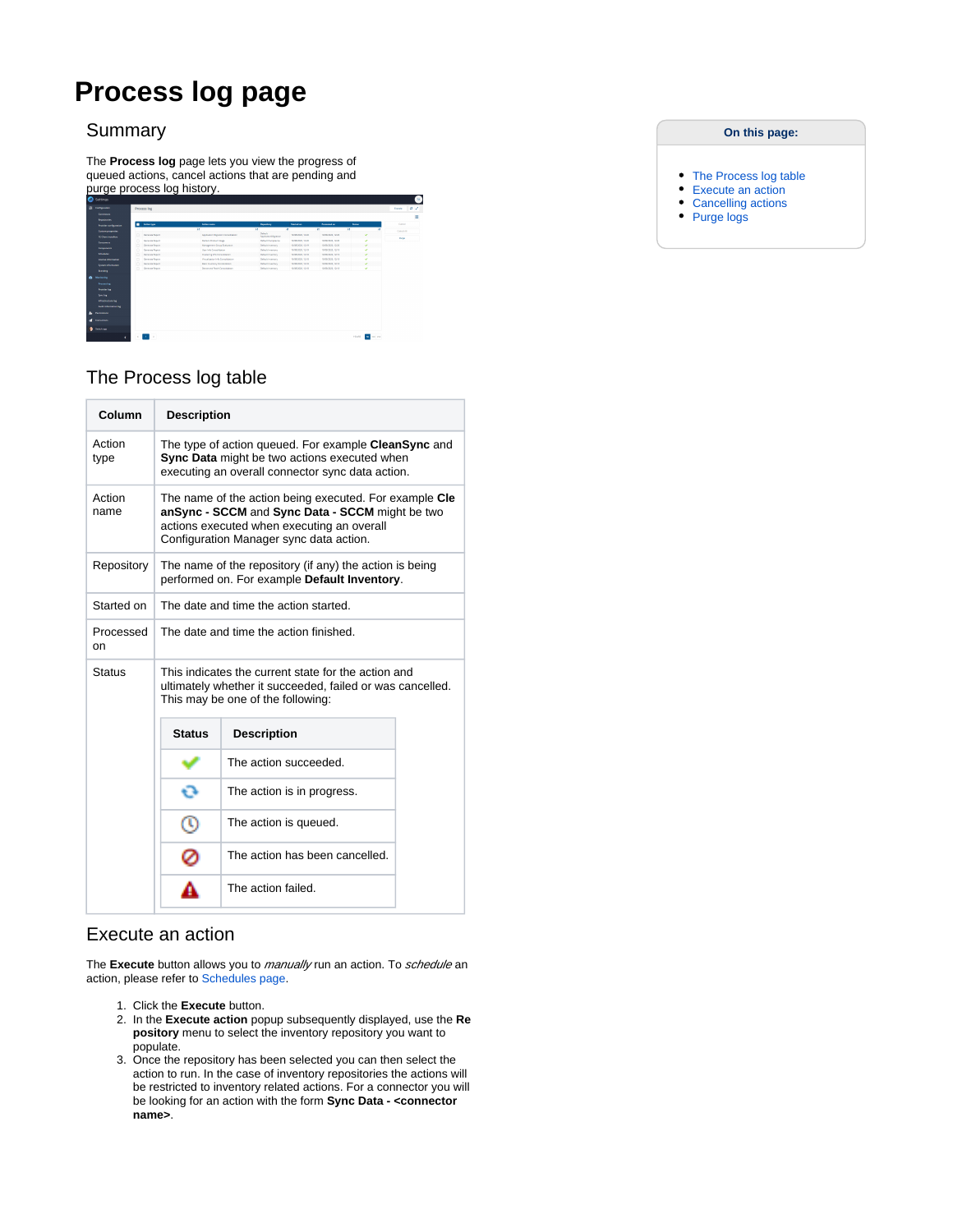4. For inventory syncs (where you sync a connector) you have additional options to check as shown in the example picture opposite:



categories of data supported by the connector.

- 5. Click the **Execute** button in the **Execute action** popup to start the sync.
- 6. A popup appears momentarily informing you that the Sync has started and you can monitor progress in the **Process log**.
- 7. When the sync starts a number of actions are queued to be performed on the selected repository. To check the progress of the sync actions:
	- a. Navigate to the **MonitoringProcess log** page. b. Here you can see the sequence of actions that have been queued for the selected repository related to the **Sy nc Data** action selected.
	- c. When each action has finished running you'll see a check icon appear in the **Status** column if it succeeds or a failed icon  $\triangle$  if it fails.
- 8. Once all the actions have succeeded you can check the results. To do this:
	- a. Navigate to the **MonitoringSync log** page.
	- b. This displays the items that have been added to the selected repository as a result of running the sync.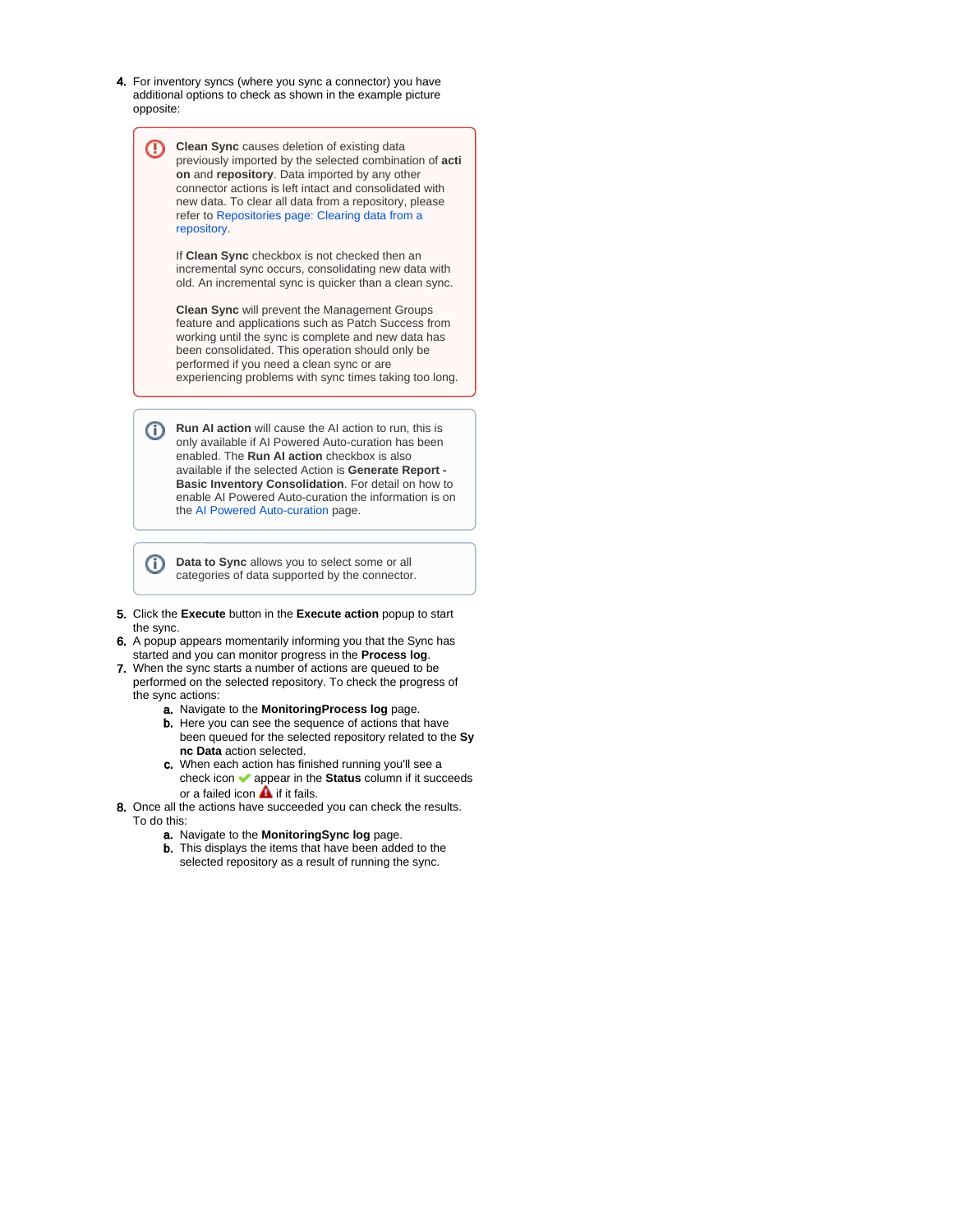**Execute action** 

### Repository

| Default Inventory                                                                                                           |                    |        |
|-----------------------------------------------------------------------------------------------------------------------------|--------------------|--------|
| Action                                                                                                                      |                    |        |
| Sync Data - Tachyon - Run Consolidation                                                                                     |                    |        |
| Clean sync                                                                                                                  | Run AI action      |        |
| Data to Sync $(\Box)$ Select All )                                                                                          |                    |        |
| Device                                                                                                                      | Installed Software |        |
| Processor                                                                                                                   | ∎ User             |        |
| Patch                                                                                                                       | Software Usage     |        |
|                                                                                                                             |                    |        |
|                                                                                                                             | <b>Execute</b>     | Cancel |
| The Execute button is also available on the SettingsConfigura<br>⋒<br>tionConnectors page: Execute a connector sync action. |                    |        |

### Cancelling actions

You can use the **Cancel** button to cancel individual actions or the **Cancel All** button to cancel all running or stuck actions .



When one action is selected, all the dependent actions are O also cancelled.